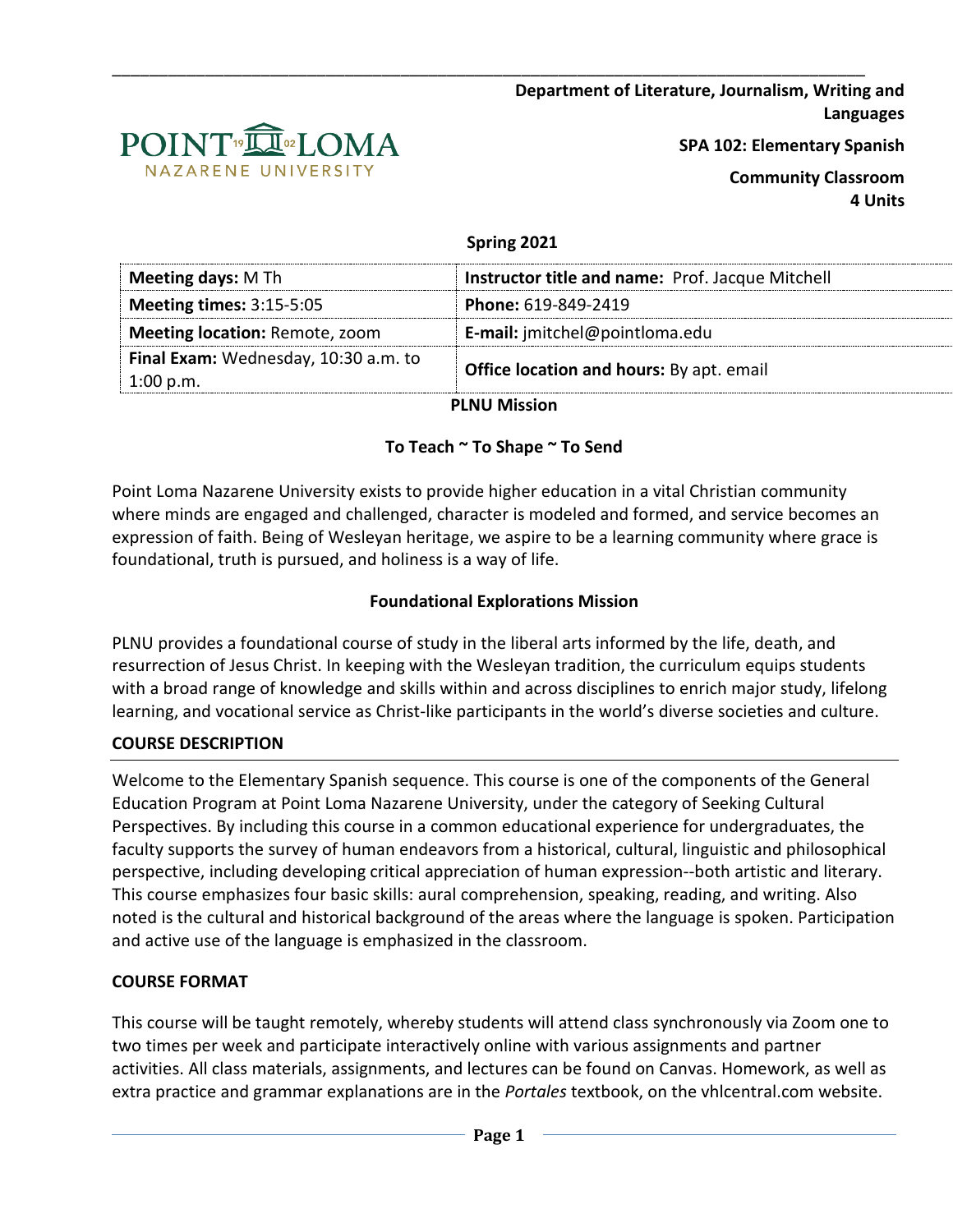If students are unable to attend in-person classes, they can access the practice worksheets on Canvas, but they cannot gain attendance/participation credit.

For activities in groups or partners, be sure to reserve the class hours that we are not using for Zoom, so that all students have the same availability and can easily schedule a meeting time. Difficulty in scheduling between students will not be excused.

## **COURSE LEARNING OUTCOMES**

*By the end of the 101-102 sequence, students will be able to:*

- 1. Speak (application) at the mid to high novice level using (application) basic formulaic and memorized materials within the student's own experience. **(PLO 3)**
- 2. Recognize (comprehension, knowledge) basic connected discourse that uses (application) vocabulary and grammar within the student's own experience. **(PLO 2,5)**
- 3. Write (application, knowledge) discrete sentences as well as simple connected paragraphs using memorized vocabulary and grammar structures. **(PLO 1,5)**
- 4. Read (application) cultural texts that employ familiar vocabulary and cognates as well as learned grammatical structures. **(PLO 4)**
- 5. Demonstrate (application, knowledge) comprehension of basic cultural mores and patterns of living of the target culture(s) studied. **(PLO 4,6)**

## **REQUIRED TEXTS AND RECOMMENDED STUDY RESOURCES**

- *Portales ebook plus supersite*: [https:/vistahiegherlearning.com/school/pointloma](https://vistahiegherlearning.com/school/pointloma)
- Common Book: *Across That Bridge: Life Lessons and a Vision for* by John Lewis.
- *Talkabroad*, 1 conversation purchased through the bookstore or [TalkAbroad](https://talkabroad.com/)
- **Daily access to reliable internet, web-cam and microphone.** Please contact PLNU IT support at student-tech-request@pointloma.edu if you need assistance.

#### **COURSE REQUIREMENTS**

1. Active participation in each class. Active participation is defined to include the following: group work, completing in-class activities and sharing, oral participation, and completion of daily assignments.

2. Completion of required readings, homework in the *Portales* textbook, all written, oral, recorded, video, and web assignments.

3. Successful completion of written and oral examinations.

# **Tests & Quizzes**

Since language learning is a skill, it will be imperative to ensure the necessary proficiency is attained. To this end, there will be four unit tests given during the term. It will be necessary for students to do a thorough review before each test since the material is cumulative. All exams and quizzes are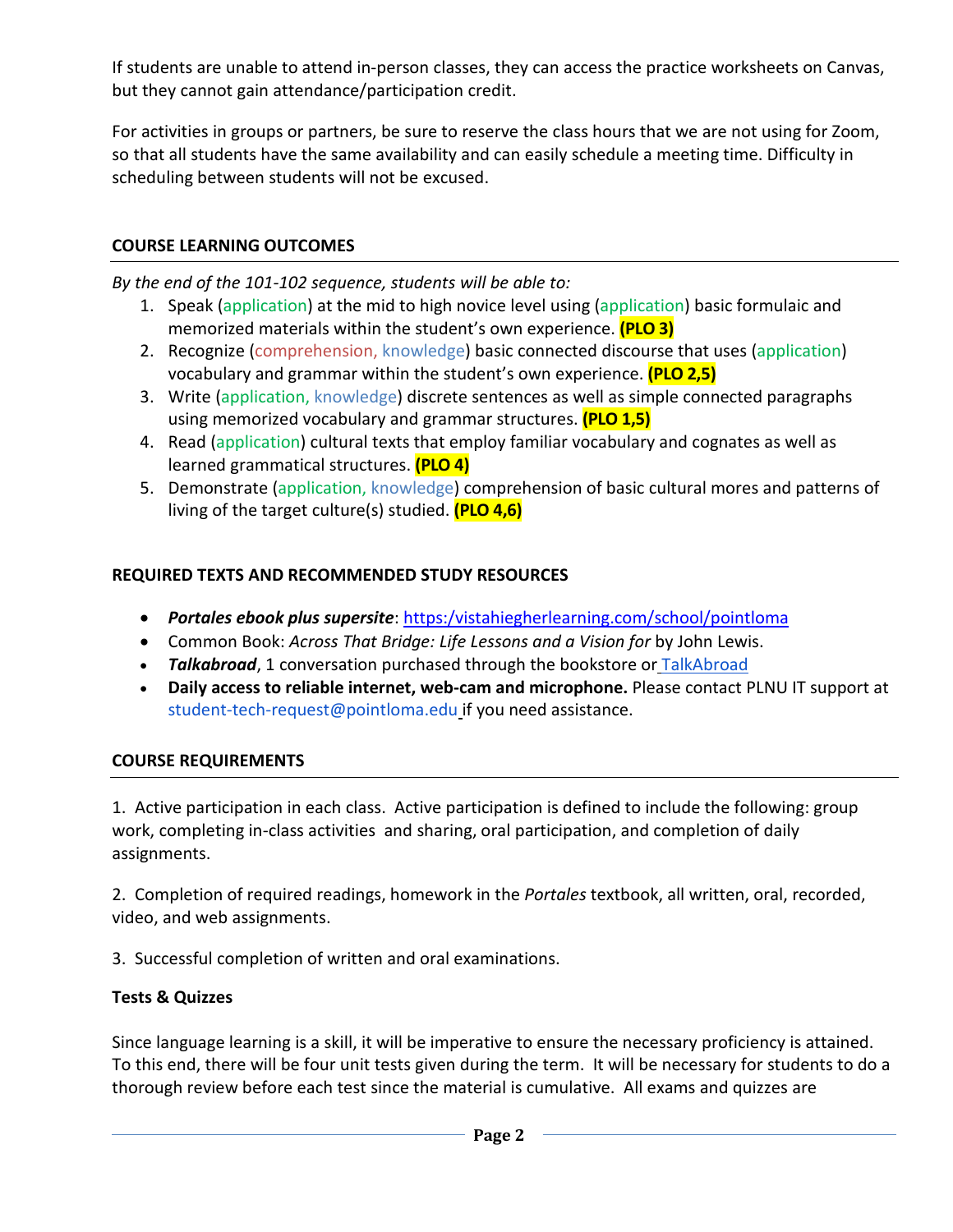scheduled on the calendar. **There are no make-up exams or quizzes.** There will also be one Final exam which is comprehensive in nature. This exam cannot be taken at any other time than that assigned by the University calendar. Vocabulary knowledge is extremely important. The more vocabulary you know, the more you will be able to say. Quizzes require students to memorize the vocabulary list from each lesson. This most complete list can be found on the last page of the lesson. Be sure to look up any **pages referred** in the last box of the vocabulary such as Expresiones útiles. The standard for knowledge in a foreign language is correct spelling; therefore, words must be spelled perfectly for credit. All vocabulary and structures used on assessments must be from your lessons. Structures and vocabulary from outside your lessons **will not** receive credit. **Please refrain from using Spanish dictionaries, Google translate, or any other assistance on assessments as this is considered academic dishonesty. It is imperative you take these at the scheduled times**. Please maintain clear and timely communication with your professor regarding any unforeseen emergencies you may have.

# **Homework**

In order to provide consistent input and practice, regular daily homework will be assigned online and can be found at your Portales website [http://vhlcentral.com](http://vhlcentral.com/) You will need to follow the instructions, and enroll in the appropriate course. Assignments are due by 11:59 p.m. PST on the date due, so please give yourself enough time to complete these before your clock runs out. This is especially important if you need to use the feature on vhlcentral.com "Ask your Instructor" for any questions on the homework. All assigned homework throughout will be **due on day noted per assignment.** All assignments that post after the due date automatically incur a 10% penalty per day. Further assignments and Discussions are assigned through Canvas. Please read all instructions carefully, and be aware of due dates.

# **Community Dinners**

These dinners are an integral part of the Community Classroom experience and all students are **required** to attend **at least two**. Traditionally, a catered meal from around the neighborhood is provided on site at Mid-City Church of the Nazarene. In addition to having a meal together, we hear from members of the City Heights community as they share their faith journeys, and transformational work in the urban community. In the remote learning environment, we will be not be sharing a meal, but will be hearing from various community members, and students are required to attend.

#### **Community Engagement/Service**

All students participating in the community classroom program are required to complete **10** hours of community service in City Heights per class. This component is being substituted by Cultural assignments in the remote learning environment.

#### **Talkabroad**

In addition, each student will be required to conduct one 30 minute conversation through Talkabroad.com. There is a \$15 charge for a 30 minute conversation. This is part of your course materials. This conversation must be scheduled 36 hours in advance. Please schedule your conversation on time for the due date.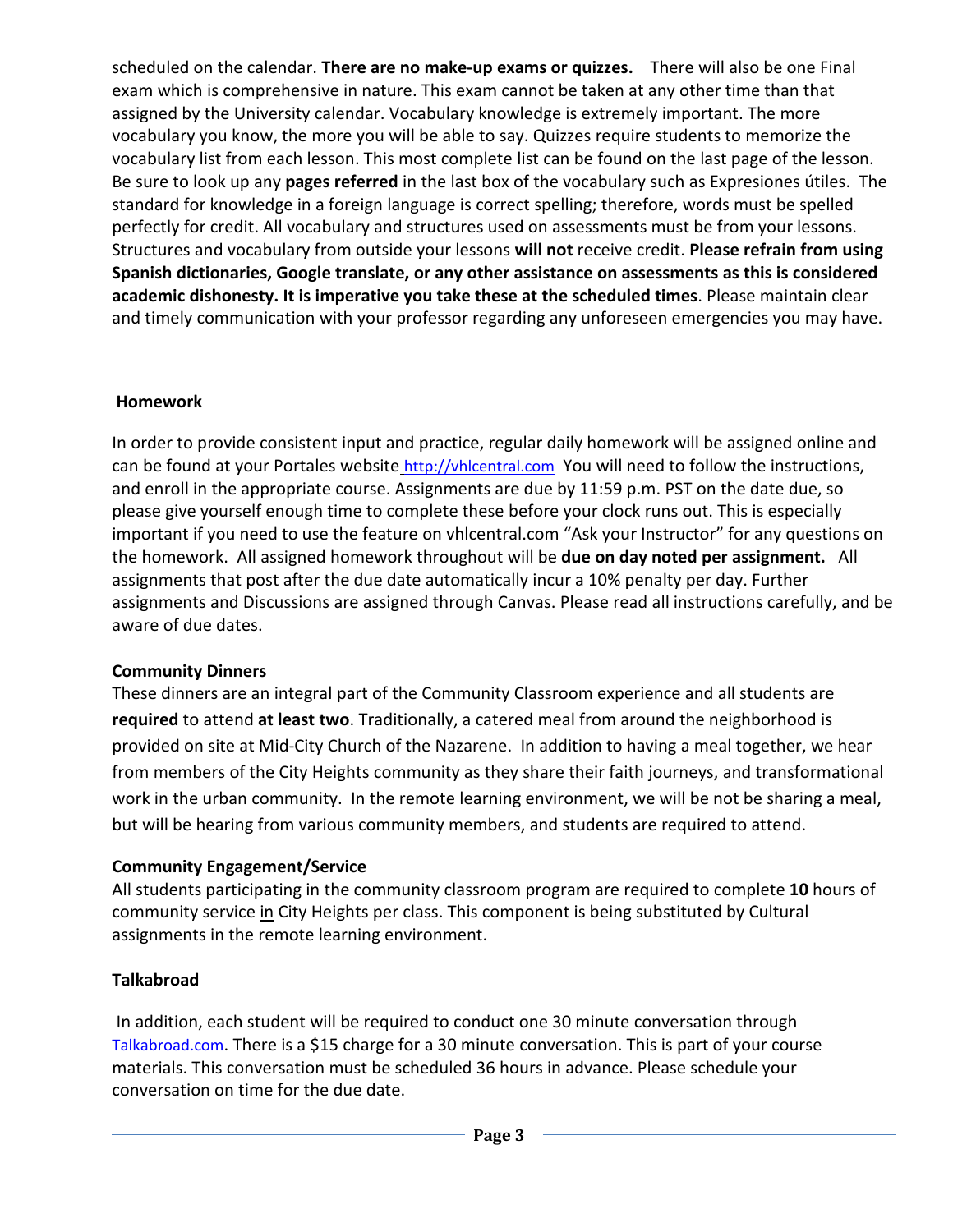#### **ASSESSMENT AND GRADING**

| <b>Homework</b>                   | 200 | $1860 = A$   | $1440 = C$       |
|-----------------------------------|-----|--------------|------------------|
| <b>Communiy Dinners</b>           | 100 | $1800 = A -$ | $1400 = C -$     |
| <b>Quizzes</b>                    | 100 | $1760 = B +$ | $1360 = D +$     |
| <b>Canvas Assignments/Partner</b> | 500 | $1640 = B$   | $1249 = D$       |
| and Group                         |     | $1600 = B -$ | $1200 = D -$     |
| Discussions/Talkabroad/Cultural   |     | $1560 = C +$ | 1199 & Below = F |
| <b>Assignments</b>                |     |              |                  |
|                                   |     |              |                  |
| Participation                     | 100 |              |                  |
| <b>Exams</b>                      | 800 |              |                  |
| <b>Final</b>                      | 200 |              |                  |
|                                   |     |              |                  |
| <b>Total 2000</b>                 |     |              |                  |

#### **FINAL EXAMINATION POLICY**

Successful completion of this class requires taking the final examination **on its scheduled day**. The final examination schedule is posted on the [Class Schedules](http://www.pointloma.edu/experience/academics/class-schedules) site. No requests for early examinations or alternative days will be approved.

## **PLNU COPYRIGHT POLICY**

Point Loma Nazarene University, as a non-profit educational institution, is entitled by law to use materials protected by the US Copyright Act for classroom education. Any use of those materials outside the class may violate the law.

#### **PLNU ACADEMIC HONESTY POLICY**

Students should demonstrate academic honesty by doing original work and by giving appropriate credit to the ideas of others. Academic dishonesty is the act of presenting information, ideas, and/or concepts as one's own when in reality they are the results of another person's creativity and effort. A faculty member who believes a situation involving academic dishonesty has been detected may assign a failing grade for that assignment or examination, or, depending on the seriousness of the offense, for the course. Faculty should follow and students may appeal using the procedure in the university Catalog. See **Academic Policies for definitions of kinds of academic dishonesty and for further policy** information.

#### **PLNU ACADEMIC ACCOMMODATIONS POLICY**

While all students are expected to meet the minimum standards for completion of this course as established by the instructor, students with disabilities may require academic adjustments, modifications or auxiliary aids/services. At Point Loma Nazarene University (PLNU), these students are requested to register with the Disability Resource Center (DRC), located in the Bond Academic Center.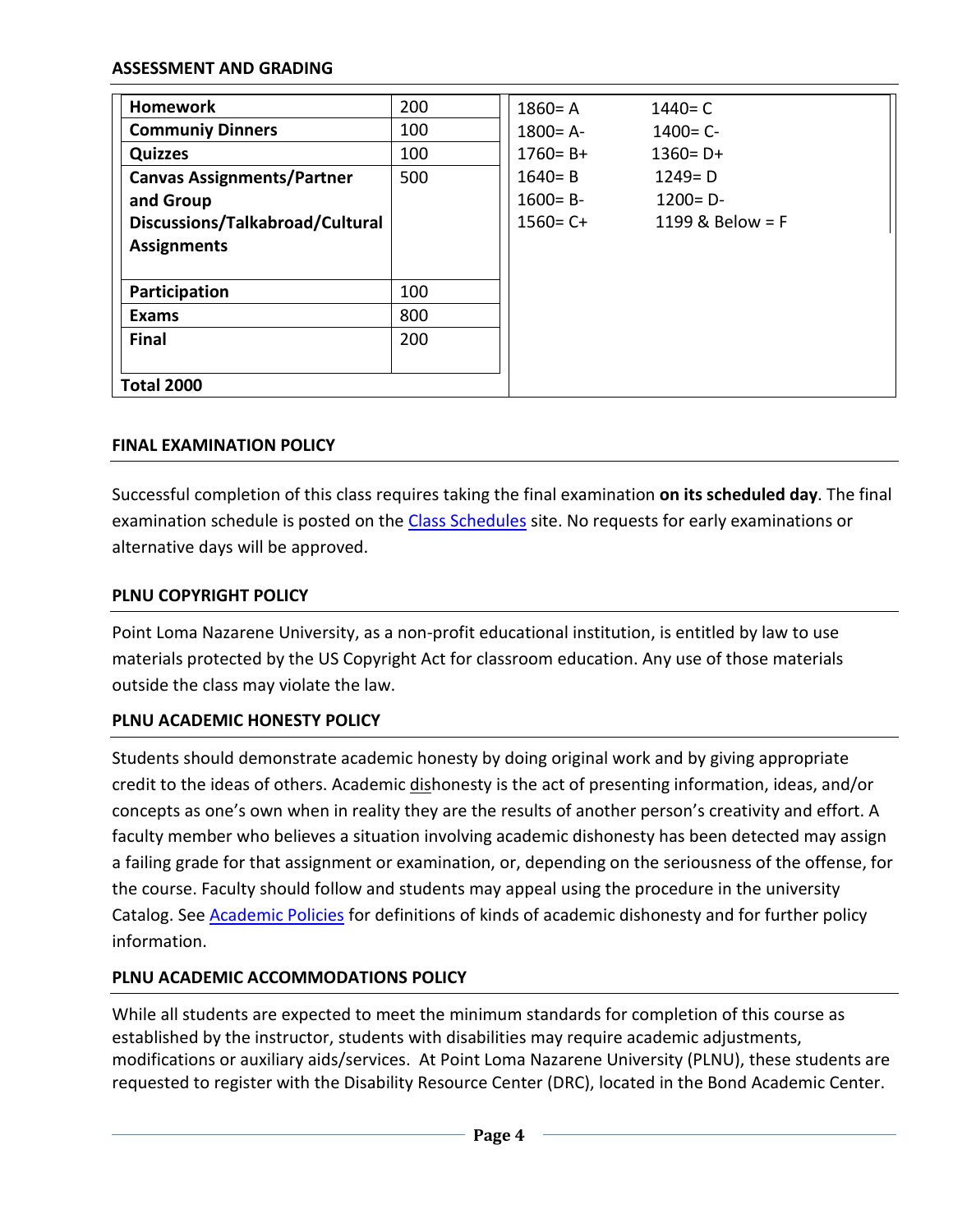[\(DRC@pointloma.edu](mailto:DRC@pointloma.edu) or 619-849-2486). The DRC's policies and procedures for assisting such students in the development of an appropriate academic adjustment plan (AP) allows PLNU to comply with Section 504 of the Rehabilitation Act and the Americans with Disabilities Act. Section 504 (a) prohibits discrimination against students with special needs and guarantees all qualified students equal access to and benefits of PLNU programs and activities. After the student files the required documentation, the DRC, in conjunction with the student, will develop an AP to meet that student's specific learning needs. The DRC will thereafter email the student's AP to all faculty who teach courses in which the student is enrolled each semester. The AP must be implemented in all such courses.

If students do not wish to avail themselves of some or all of the elements of their AP in a particular course, it is the responsibility of those students to notify their professor in that course. PLNU highly recommends that DRC students speak with their professors during the first two weeks of each semester about the applicability of their AP in that particular course and/or if they do not desire to take advantage of some or all of the elements of their AP in that course.

## **PLNU ATTENDANCE AND PARTICIPATION POLICY**

Regular and punctual attendance at all classes is considered essential to optimum academic achievement. If the student is absent from more than 10 percent of class meetings, the faculty member can file a written report which may result in de-enrollment. If the absences exceed 20 percent, the student may be de-enrolled without notice until the university drop date or, after that date, receive the appropriate grade for their work and participation. See **Academic Policies** in the Undergraduate Academic Catalog. Students will be allowed one excused absence, thereafter students will be docked 1% of the total grade per absence except when absences are necessitated by certain university sponsored activities and approved in writing by the Provost of the university. A student who misses 20% or more of the total classes does not meet the course requirements and will be dropped from the course or receive an **F** as a final grade in the course.

# **COURSE SCHEDULE AND ASSIGNMENTS**

#### **SPA 1002, Spring 2021**

marzo

(Unit 1)

- 1 Introducción and Cap. 9.1 Irregular Pret.
- 4 Cap. 9.1 and Cap. 9.2 Verbs that change in meaning **Prueba de vocabulario (Lec. 9)**
- 8 Cap. 10. 1 Imperfect
- 11 Cap. 10.2 Pret. & Imperfect
- 15 Cap. 10.2 Pret. & Imp.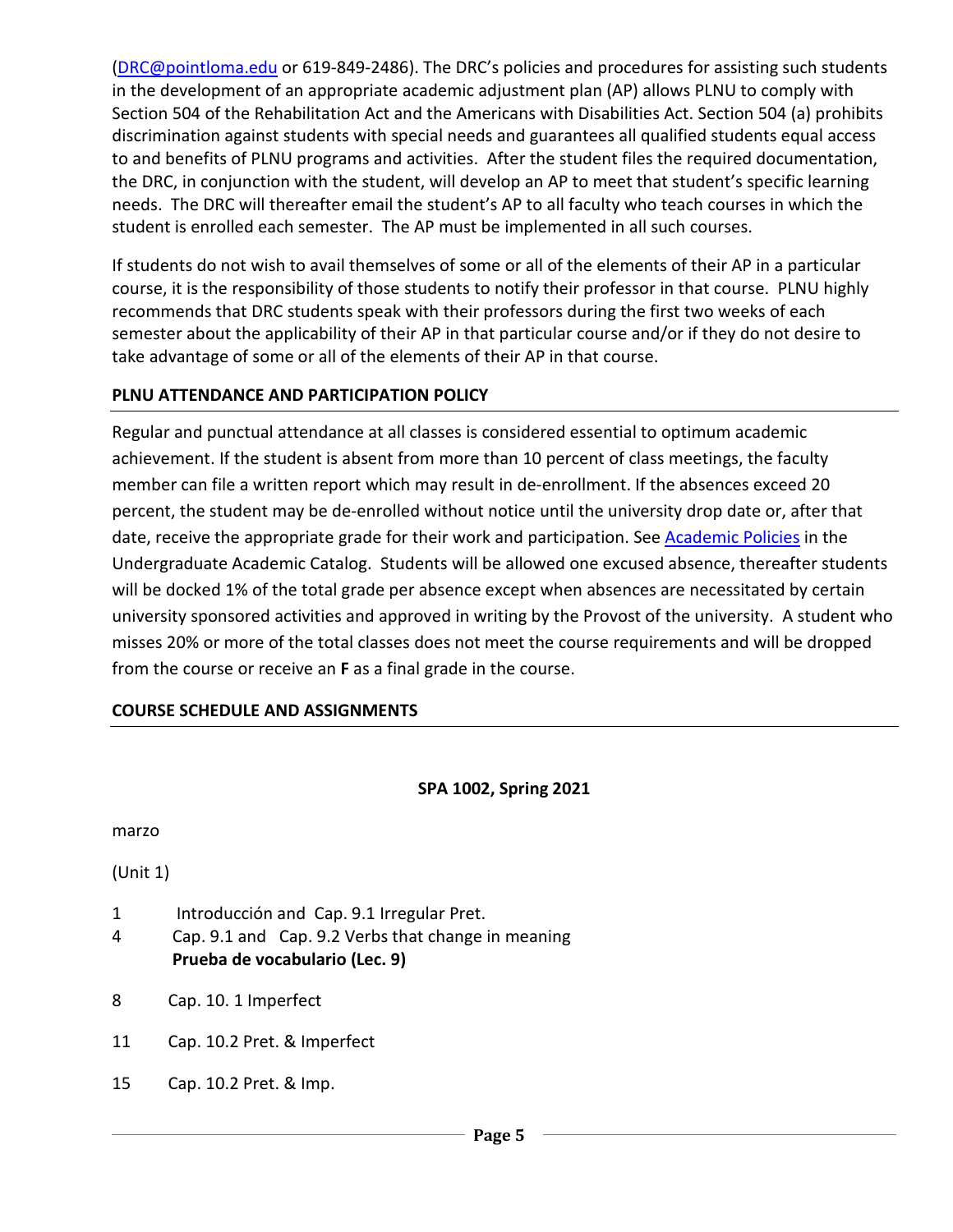# **Prueba de vocabulario (Lec. 10)**

| 17          | Cap. 10.2 Pret. & Imp.                                                                          |
|-------------|-------------------------------------------------------------------------------------------------|
| 22          | <b>Examen 1 and Culture</b>                                                                     |
| (Unit 2)    |                                                                                                 |
| 25          | 12.3 The Present Subjunctive introduction                                                       |
| 29          | 12.4 The Present subjunctive with verbs of influence.                                           |
| abril       |                                                                                                 |
| $\mathbf 1$ | Cap. 13.1 The subjunctive with verbs of emotion.                                                |
| 5           | Cap. 13.2 The subjunctive with doubt, disbelief, and denial.<br>Prueba de Vocabulario (Lec. 12) |
| 8           | Cap. 16.1 The Future                                                                            |
| 12          | Cap. 13.3 The subjunctive with conjunctions.<br>Prueba de vocabulario (Lec. 13)                 |
| 15          | Cap. 14.1 The subjunctive in adjective clauses<br><b>Culture 3</b>                              |
| 19          | Cap. 14.1 and Subjunctive Review                                                                |
| 22          | <b>Examen 2</b>                                                                                 |
| (Unit 3)    |                                                                                                 |
| 26          | Cap. 12. 2 Formal (usted/ustedes) commands                                                      |
| 29          | Cap. 14.2 Nosotros commands                                                                     |
| mayo        |                                                                                                 |
| 3           | Cap. 11.1 Familiar commands.                                                                    |
| 6           | Cap. 11.1 Familiar commands.<br>Prueba de Vocabulario (Lec. 14)<br><b>Culture 4</b>             |
| 10          | Cap. 11.1 and review 14.2                                                                       |
| 13          | <b>Examen 3</b>                                                                                 |
| (Unit 4)    |                                                                                                 |